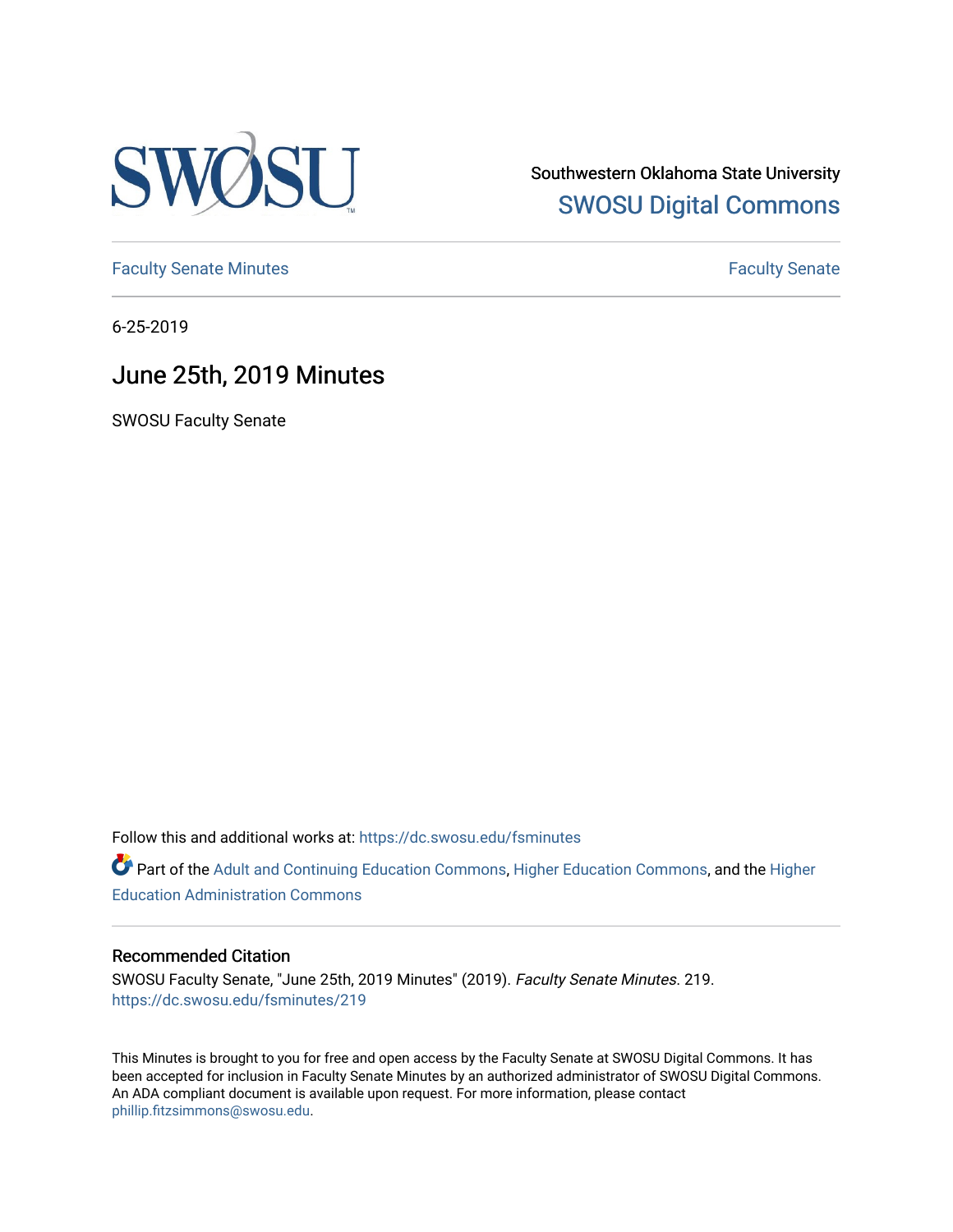# SWOSU Faculty Senate

June  $25<sup>th</sup>$ , 2019 Minutes

- **I. Call to Order:** Faculty Senate President Stephen Burgess called the June meeting of the Faculty Senate to Order at 3:00 p.m. in HEC 213.
- **II. Establishment of a Quorum:** Wayne Anderson, Sherri Brogdon, Nathan Brooks, Stephen Burgess, Melanie Claborn (Zoom), Rachel Davis (Zoom), Jerry Dunn, Amanda Evert, Phillip Fitzsimmons, Swarup Ghosh, Meri Hix (Zoom), Paul Hummel, Chris Horton, Sunu Kodumthara, Sharon Lawrence, Alex Lee, Scott Long, David Martyn, Evette Meliza, Kathy O'Neal, Hank Ramsey, Tugba Sevin (Zoom), Carie Strauch, Karen Sweeney, Muatasem Ubeidat (Zoom).
- **III. Certification of Substitutes:** None
- **IV. Presentation of Visitors:** None
- **V. Approval of Minutes:** Unanimous
- **VI. Announcements**
	- A. President Stephen Burgess
		- 1. *New/Returning Senators/Open Officer Positions* Pres.-Elect, Sec-Treas.
		- 2. *Faculty Evaluations:* Contact Jan Kliewer if students who have withdrawn from the course are submitting evaluations
		- 3. Executive Council Meeting of 5/03/2019
			- a) Joshua Engle announced as new Dean of students
			- b) Jason Johnson announced as new Dean of Arts and Sciences
			- c) Lisa Friesen will be new Director of Center for Excellence in Teaching and Learning
			- d) Budget for salary increases is being examined
			- e) Library renovations are underway
			- f) Guns on campus update was shared
			- g) Free Speech on Campus update shared
	- B. Secretary/Treasurer Amanda Evert
		- 1. Roll Sheet—please sign
		- 2. Treasurer's Report
			- a) BancFirst
				- (1) May Balance: \$1,913.08
				- (2) Withdrawal: \$0
				- (3) Deposit:
				- (4) Current Balance: \$1,913.08
			- b) University Account
				- (1) May Balance: \$105.01
				- (2) Current Balance: \$105.01